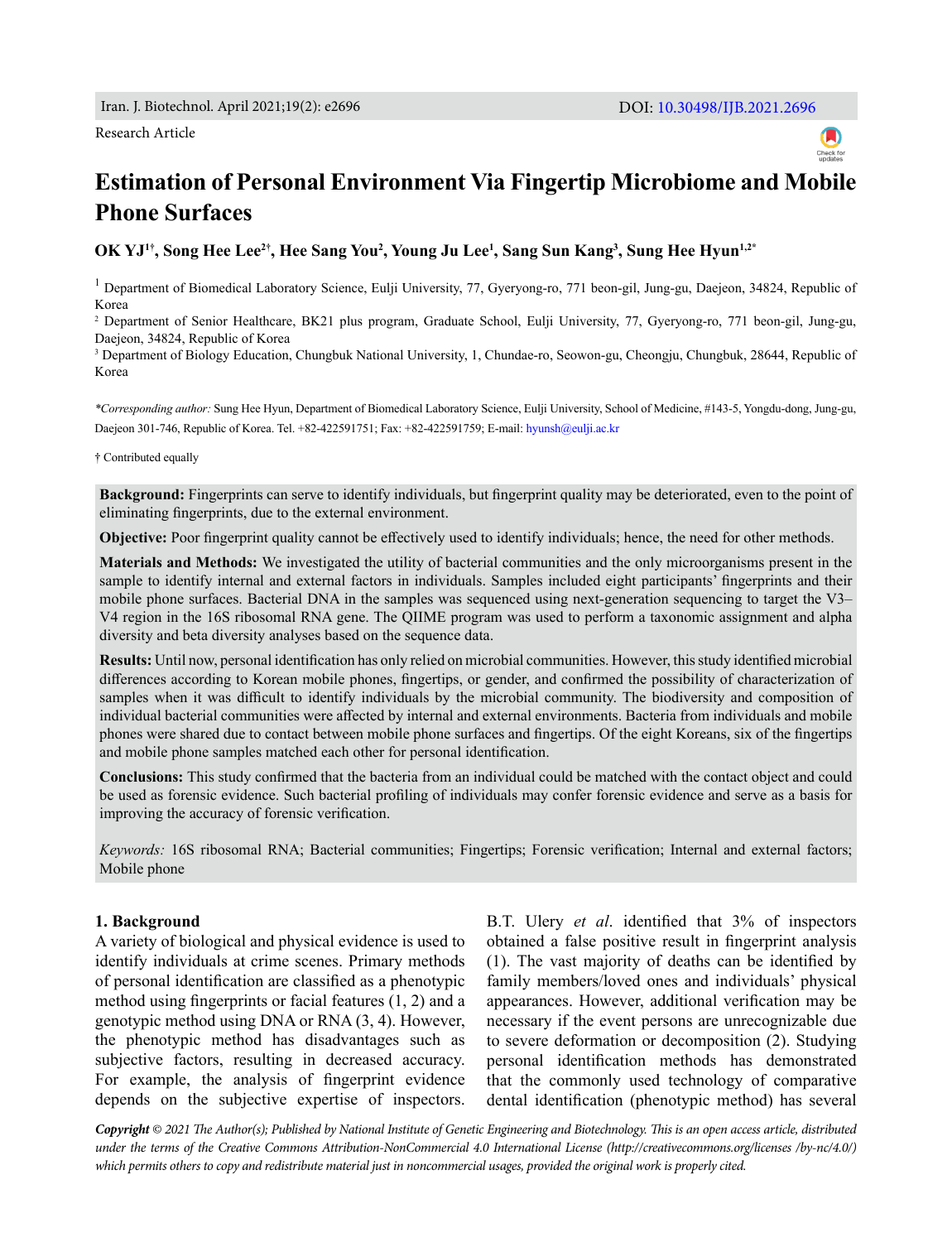disadvantages and that personal identification by DNA fingerprinting (genotypic method) is more accurate (5). Individual identification via gene analysis is the most accurate of currently available methods, but it is often difficult to obtain sufficient quantities of DNA due to external environmental factors, resulting in limited use as evidence owing to the inadequate quality and low copy numbers (6, 7). Evidence destruction in the form of DNA contamination often occurs through the actions of the investigating officers, wherein the deposition of hair, fibers, and trace material from clothing destroy the existing DNA at the scene of an investigation. Environmental factors like weather and climate phenomena also play important roles in evidence destruction (8). Microbial communities can also be affected by the external environment; the human microflora has a profound effect on the composition of microbial communities in crime scenes. A large number of skin bacterial communities can be transferred to surfaces by contact alone that can aid in forensic identification. Furthermore, characterization of the microbial communities can help in making associations between the bacterial communities dislodged on the surfaces and that on human skin. These bacterial profiles, which can vary between individuals, can act as markers to help in the identification of suspects (9, 10). Besides, identification of identical twins is difficult due to similar genotypes (3). Thus, there is a critical need for an effective identity verification method.

## **2. Objectives**

In this study, bacteria were used to investigate a novel identity verification method; the skin's surface has a significant number of bacteria that can be easily transferred onto objects' surfaces by touch (11). Such interactions may serve and provide forensic evidence, similar to human fingerprints and traces. Certain bacteria species may remain on surfaces for extended periods due to conferred resistance to external factors such as moisture, temperature, and UV radiation (12-14). Previous works have shown that the composition of individuals' skin bacterial community/ microbiome transferred to surfaces is stable (7) and can be recovered within a few hours (12, 15). Therefore, forensic identification studies were herein conducted using skin bacterial communities resistant to external environmental factors. The possibility of personal identification using individual skin bacterial communities demonstrated that (i) bacterial composition is influenced by individual internal and external factors and is different among individuals and (ⅱ) certain bacterial components leave traces through contact and allow one to track an individual's surrounding environment through bacteria profiling. Herein, we employed bacterial 16S ribosomal RNA sequencing via the Illumina MiSeq platform, a nextgeneration sequencing platform (7, 16). In addition, in the past, personal identification was performed solely by the microbial community, but the results of this study additionally used statistical methods to identify important taxonomic biomarkers that can be expressed by gender and mobile phone.

# **3. Materials and Methods**

# *3.1. Participant Selection and DNA Extraction*

Four men and four women were participants in our study, wherein individuals' fingertips and mobile phones were sampled. Equal representation between male and female participants was part of our study design as the bacterial composition may vary by sex. The participants were in their early 20s and go to the same university (15, 17). Those who were in the same school year spent most of their time in the same environment. Sample collection was performed after the participants completed all daily activities on campus; they visited the laboratory at 5–6 pm. Samples were collected three times at 3–4-day intervals. The participants consented to the study, which was approved by the Eulji University Institutional Bioethics Committee (EUIRB2017-18).

Samples were collected using cotton swabs soaked in sterile phosphate buffer solution. The fingertips of both hands and the surface of the mobile phones were sampled. After sampling, the swab was cut at the head and stored in a sterile Eppendorf Tube at  $-70$ °C until DNA extraction. Metagenomics approaches were employed as outlined in (18). To extract bacterial DNA from samples, the DNeasy® PowerSoil kit was used (Mo Bio Laboratories, Inc., Carlsbad, CA, USA). The kit's C1 solution was added to the samples and incubated at 60 °C for 20 min. The samples were then agitated using a vortex and sonicated using a water bath to further break the bacterial cell wall and extract a sufficient amount of DNA. Bacterial DNA was extracted per the manufacturer's protocol. DNA was eluted into 80 of pure tertiary distilled water. Sample extractions were performed in triplicate. For each sample, extracted DNA was mixed, pooled, and stored until further processing.

## *3.2. Amplification and Sequencing*

DNA concentration was quantified using PicoGreen (Invitrogen, Grand Island, NY, USA). Primary PCR was only carried out on samples with a DNA concentration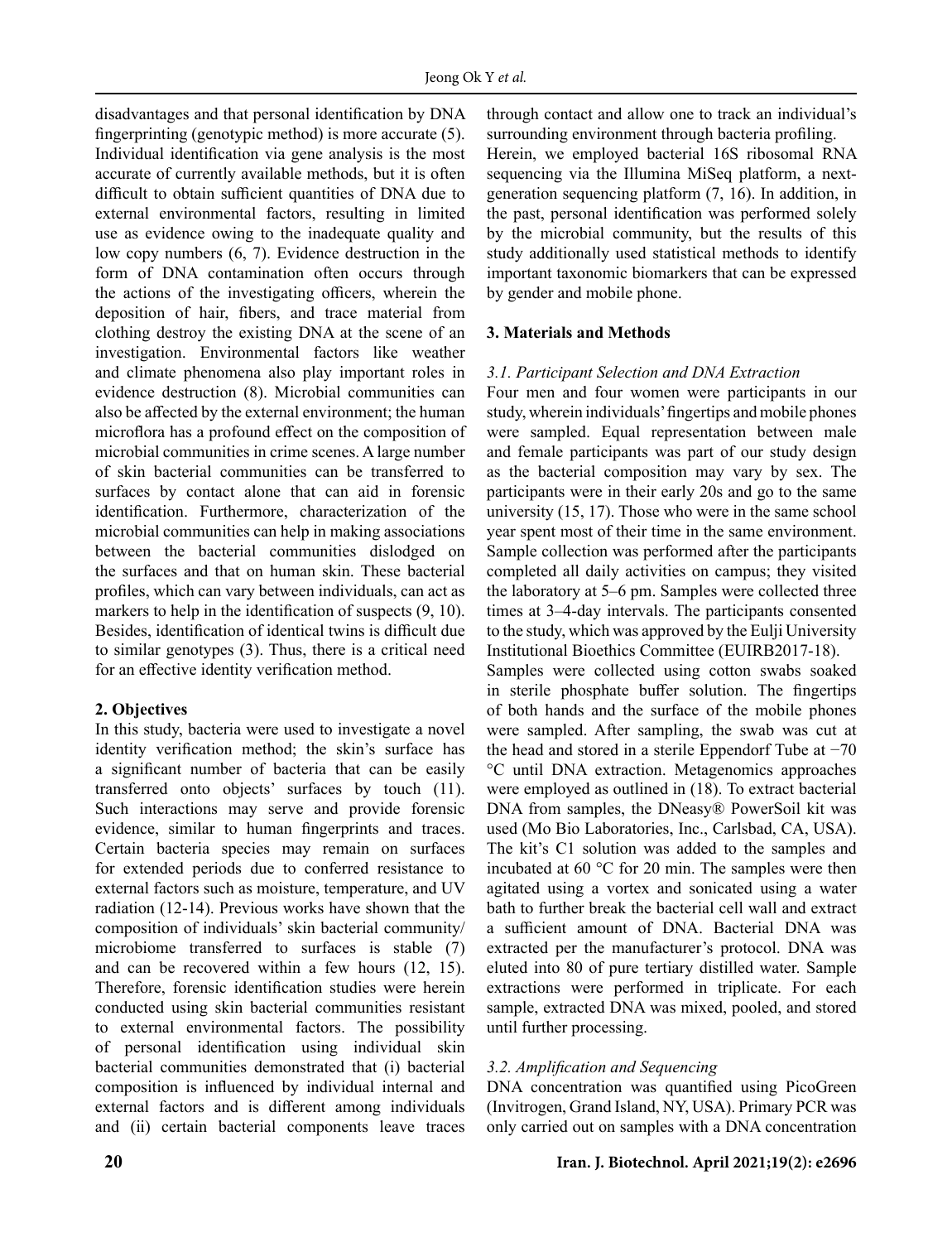of 1.0 ng. $\mu L^{-1}$  or more. Universal primers for the V3– V4 regions of the 16S ribosomal RNA gene (16, 19, 20) amplified the target DNA. The universal primers included the Illumina® flow cell adapter sequences: 341F (5′ – TCG TCG GCA GCG TCA GAT GTG TAT AAG AGA CAG CCT ACG GGN GGC WGC A – 3′) and 805R (5′ – GTC TCG TGG GCT CGG AGA TGT GTA TAA GAG ACA GGA CTA CHV GGG TAT CTA ATC  $C - 3'$ ). PCR mix consisted of 2.5 μL DNA sample (5 ng. $\mu$ L<sup>-1</sup>), 5  $\mu$ L forward primer, 5  $\mu$ L reverse primer, and 12 μL 2X KAPA HiFi HotStart ReadyMix (KAPA Biosystems, Wilmington, MA, USA) in a total volume of 25 μL. The thermal cycling program was as follows: initial denaturation at 95 °C for 3 min followed by 25 cycles of denaturation at 95 °C for 30 s, annealing at 55 °C for 30 s, with extension at 72 °C for 30 s, and a final extension at 72 °C for 5 min. Amplicons were sequenced after library preparation via secondary PCR. For the secondary PCR, a Nextera Index PCR primer (Illumina®, USA) pair (forward: 5′ – AAT GAT ACG GCG ACC ACC GAG ATC TAC AC - [i5] – TCG TCG GCA GCG TC –3′ and reverse: 5′ – CAA GCA GAA GAC GGC ATA CGA GAT - [i7] - GTC TCG TGG GCT CGG – 3') was used. PCR mix consisted of 5  $\mu$ L sample DNA, 5 μL Nextra XT Index primer 1 (N7XX), 5 μL Nextra XT Index primer 2 (S5XX) (Illumina®, USA), 25 μL 2X KAPA HiFi HotStart ReadyMix (KAPA Biosystems, Wilmington, MA, USA), and 10 μL PCR Grade Water. Thermal cycling amplification was performed by initial denaturation at 95 °C for 3 min. Next, eight PCR cycles of denaturation at 95 °C for 30 s, annealing at 55 °C for 30 s, and extension at 72 °C for 30 s were carried out followed by a final extension step at 72 °C for 5 min. Amplicons were quantified using TapeStation DNA screentape D1000 (Agilent, USA) and Picogreen assay. Generated libraries were sequenced using the Illumina Miseq® platform (300 cycles \* 2). The above process and sequencing were performed on the Illumina MiSeq platform according to the manufacturer's instructions (21).

#### *3.3. Sequence Analysis*

Preprocessing and clustering steps were performed; low-quality, ambiguous, and chimeric sequences were removed using CD-HIT-Operational taxonomic unit Miseq/FLX. After clustering among sequences with more than 97% sequence similarity, species-level operational taxonomic units were obtained (22). We then performed clustering using the average neighbor method. This method was performed using rDNA Tools PacBio. As a result, clustering was cut off at 97%. As a result, a total of 935 operational taxonomic units were obtained (23). We used representative sequences from each operational taxonomic unit for taxonomic assignments. One representative sequence was obtained by performing against the 2018 reference database (NCBI 16S database), with a raw-sequence datamatching rate of at least 85% (24). Phylogenetic trees were then constructed from the aligned and filtered representative sequences of the operational taxonomic units. Data visualization was performed using the QIIME program (UCLUST; version 1.8) (25).

### *3.4. Data and Statistical Analyses*

We conducted a number of analyses to identify participants' bacteria-related information. The statistical significance was analyzed using a statistical package for social science software (v. 21.0). A p-value of 0.05 was considered statistically significant. DNA concentration of each sample was visualized as a box plot graph using the R program  $(v 3.2)$   $(6, 26)$ . The oneway analysis of variance (ANOVA) test was performed to compare gDNA mean concentrations among male and female fingertips. The Mann–Whitney U test was performed to compare the average gDNA concentration among male and female mobile phone samples. The biodiversity within a group of samples (alpha diversity) was analyzed and visualized using rarefaction curves (27). In the rarefaction curves, the x-axis indicated the number of reads, the y-axis indicated the biodiversity rate in one sample, and the graph was a direct proportional curve. As an index for confirmation of diversity, we used the Chao1 index (17, 23). The Chao1 index values among the samples were compared based on the final value (Final Chao1 index). The final values were used to compare mean biodiversity between males and females and among the sample types. Principal coordinates analysis was used to assess the similarity between samples (beta diversity) (28). Principal coordinates analysis graphs were generated using weighted and unweighted based UniFrac. The UniFrac is the fraction of the branch length linked to offspring in one environment of the phylogenetic tree. This method can determine the dissimilarity of phylogenies and the cause of such differences. The composition of the existing bacterial community in individual skin (fingertips) was visualized using a bar graph based on taxonomic assignments (17). Subsequently, the bacterial profiling yielded identification at the species level based on taxonomic assignments. The percentage of bacteria presented is a ratio of total taxa present. The questionnaire was applied to determine if internal and external environmental factors affecting the bacterial composition of participants. The categories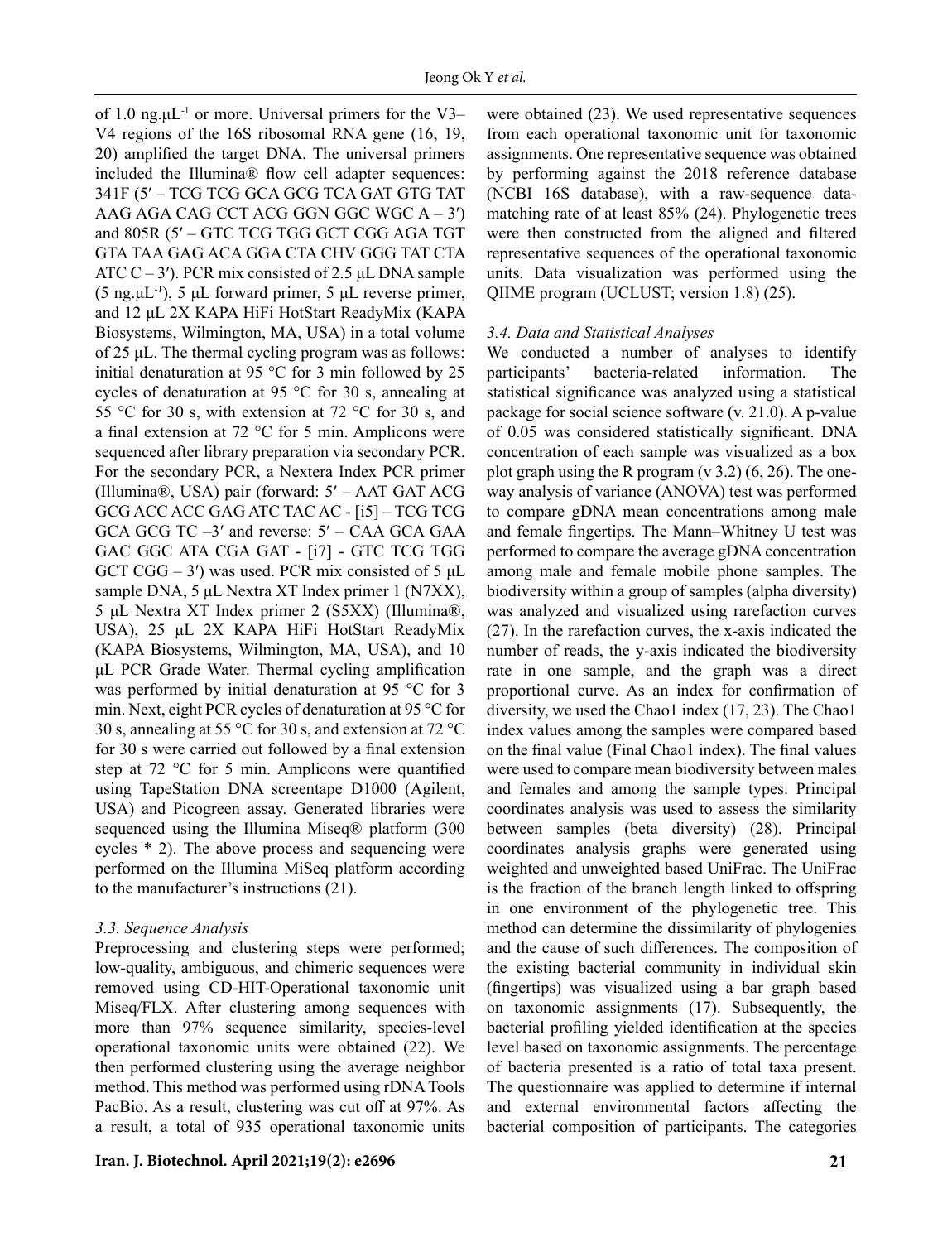of personal environment included: (1) dog-related strains, (2) oral disease-related strains, (3) femaleassociated strains, (4) ocular disease strains, and (5) respiratory disease strains. Only bacteria with a ratio of 0.1% or more in the categories consisting of unique taxa were considered present in an individual. Notably, bacteria with a ratio of 1% or more in the oral and respiratory disease categories were considered present in an individual because a number of these bacteria are resident flora. Taxonomic biomarker discovery was performed using EZbiocloud, a commercially available ChunLab bioinformatic cloud platform for microbiome research (https://www.ezbiocloud.net/). We used the Kruskal-Wallis H test to evaluate the differences in the number of OTUs and used the Shannon, phylogenetic, and Pielou indexes to compare microbiome diversity between the mobile phone and fingertips of 8 people. Significant microorganisms resulted in only p-values less than 0.5.

#### **4. Results**

### *4.1.Measured Genomic DNA Concentration*

Extracted genomic DNA concentrations are shown in **Table 1**. Samples were collected in triplicate, and extracted DNA was pooled. The box plot was generated based on **Table 1** using the R program (**Fig. 1**) (6, 26). Graphs were generated based on sex and sample type. The DNA concentrations from males' and females' fingertips were similar (One-way ANOVA, p  $> 0.05$ ), but there was a clear difference in the DNA concentration between sex from mobile phone surfaces (Mann–Whitney U test,  $p < 0.05$ ).

#### *4.2.Biodiversity According to Sex and Sample Types*

Our alpha diversity analysis revealed the level of biodiversity for the bacteria present in samples. Rarefaction curves were drawn based on the Chao1 matrix. We first investigated the degree of diversity rate based on sex **(Fig. 2a**). The average biodiversity was determined for fingertips and mobile phones (a), only fingertips (b), or only mobile phones (c). The Final Chao1 index value of average biodiversity between males and females per category is as follows: (a) male, 111.902; female, 138.106; (b) male, 140.801; female, 176.471; and (c) male, 95.369; female, 115.792. As a result, female biodiversity was higher than male biodiversity. Next, the degree of diversity among sample types was compared (**Fig. 2d**). The Final Chao1 index value of average biodiversity between fingertips and mobile phones is as follows: (d) fingertips, 191.751 and mobile phone, 184.129. The degree of biodiversity

Table 1. Total gDNA concentration (ng/μL) **Table 1.** Total gDNA concentration (ng/μL)

|    | M1    | M <sub>2</sub> | M3    | M4    |        | F <sub>2</sub> | F3     | F4    | Mean $\pm$ S.D. |
|----|-------|----------------|-------|-------|--------|----------------|--------|-------|-----------------|
|    | 5.992 | 9.570          | 6.973 | 6.788 | 5.907  | 6.031          | 10.119 | 5.791 | $7.15 \pm 1.6$  |
| MP | .498  | 1.500          | 1.419 | 1.333 | 13.635 | 6.595          | 6.711  | 5.946 | $4.83 \pm 4.1$  |
| .  |       |                |       | .     |        |                |        |       |                 |

Note: M1–M4 represent male samples, and F1–F4 represent female samples. F represents fingertip samples, and MP represents mobile phone samples.



**Figure 1.** DNA concentration according to sex and sample types. The x-axis represents DNA concentration, and the y-axis represents sample types. MF : Fingertips of males, FF: Fingertips of females, MPM : Mobile phones of males, MPF : Mobile phones of females.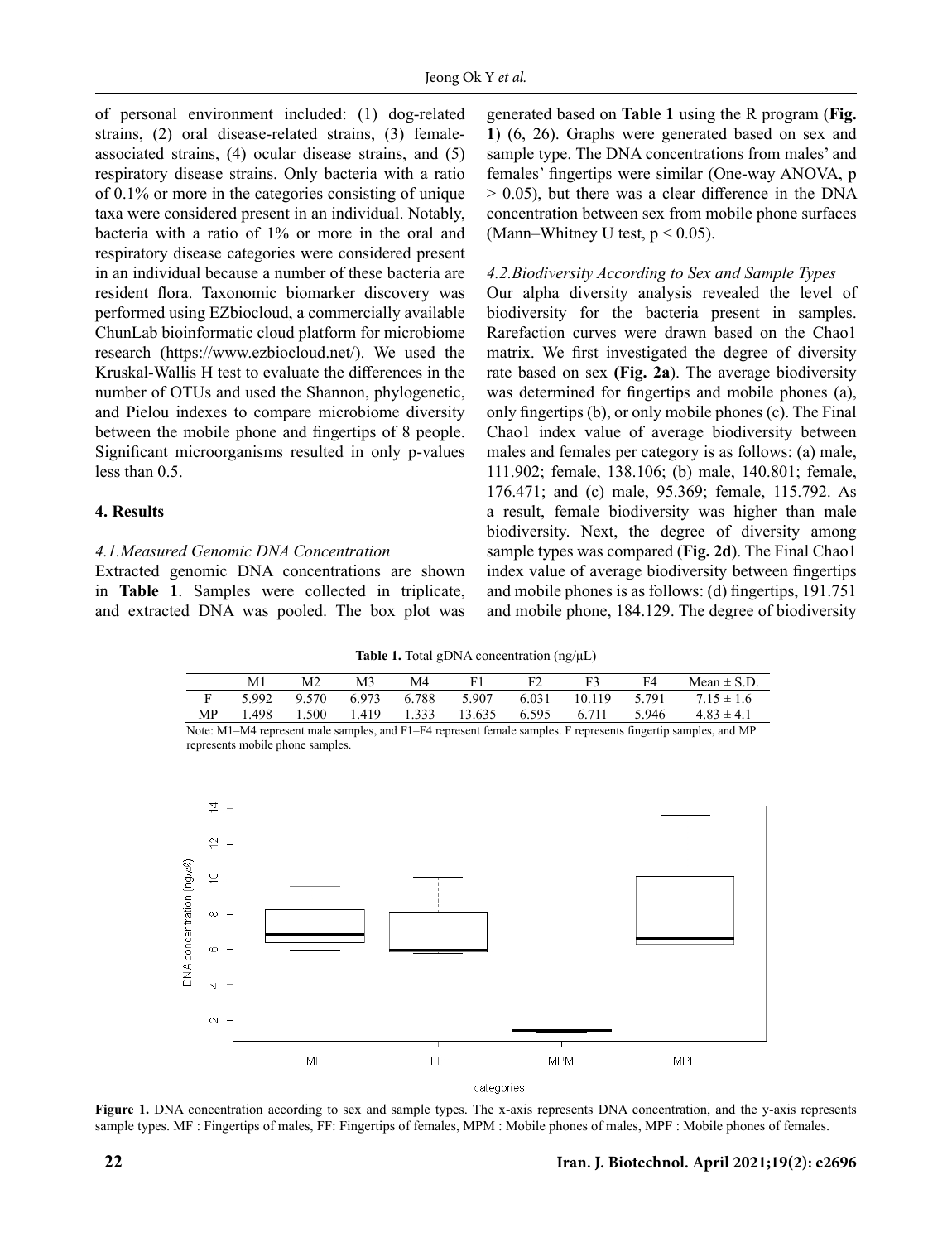of fingertip samples was slightly higher than that of mobile phones. The range of biodiversity (standard deviation) of the mobile phones was much larger than that of fingertips, yielding the same result as our DNA concentration data (**Table 1**).

#### *4.3.Clustering Analyses Between Samples*

Clustering analysis was performed to confirm that specific strains were shared by contact and could be a trace. The principal coordinates analysis graphs were used to identify clustering of participants' fingertips and mobile phones (**Fig. 3**). Both unweighted and weighted UniFrac distances were used to improve accuracy. As a result, clustering among fingertips and mobile phones of M1, M3, and F3 was accurate based on the unweighted UniFrac matrix (Left). The clustering among fingertips and mobile phones of M1, F1, F2, and F4 was accurate based on the weighted UniFrac matrix. M2 and M4 did not cluster at both matrices (Right).

#### *4.4.Bacterial Fingerprint Patterns*

Taxonomic assignment was carried out by clustering analysis based on phylogenetic distances to identify the participant's bacterial fingerprint pattern, and it was confirmed that the bacterial patterns in the fingertips of M1, M3, F1, F2, F3, and F4 were similar to those on their mobile phones (**Fig. 3**). We observed that bacterial fingerprint patterns varied among individuals, and the compositions of the bacterial communities were distinct. In our taxonomical analyses, F4 showed the most varied bacterial composition among participants (**Fig. 4**, Supplementary **Fig. 1**).

#### *4.5.Bacteria Profiling*

Taxonomic assignments were also performed to bacteria profile each participant. Categories included (1) dogrelated strains, (2) oral disease-related strains, (3) female-associated strains, (4) ocular disease strains, and (5) respiratory disease strains. Bacteria profiling was



**Figure 2.** Biodiversity of samples. The rarefaction curves indicated biodiversity at **a, b, c** (red : women, blue : men). **a** is the average of the fingertips and mobile phones. **b** indicate the fingertips. **c** indicate mobile phones. **d** represents biodiversity according to sample types (red : fingertips, blue : mobile phones).

**Iran. J. Biotechnol. April 2021;19(2): e2696 23**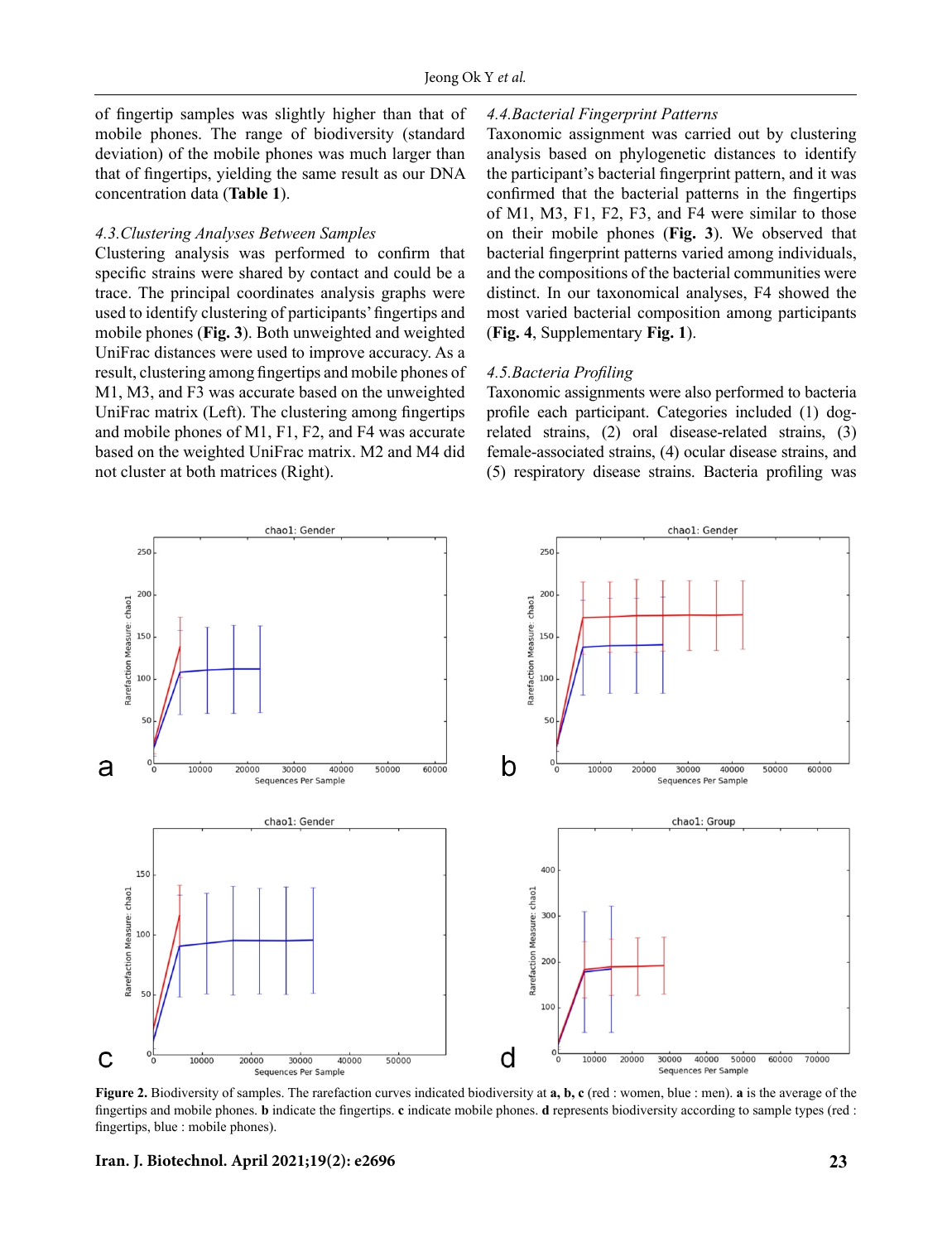

**Figure 3.** Similarity analysis through principal coordinates analysis graphs. The cluster is represented by a red circle in all samples. (blue : M1, orange : M2, purple : M3, sky blue : M4, red : F1, green : F2, yellow : F3, pink :F4). F, fingertips. MP, mobile phones.



Phlylum Level Taxonomy abundance

**Figure 4.** Bacterial composition of individuals' fingertips. The taxanomic level of the bar graph is the Phylume level. Bar graphs of the family and species taxanomic levels are shown in Supplementary figures 1a and 1b.. Each bar represents individual participants (M1–M4 and F1–F4).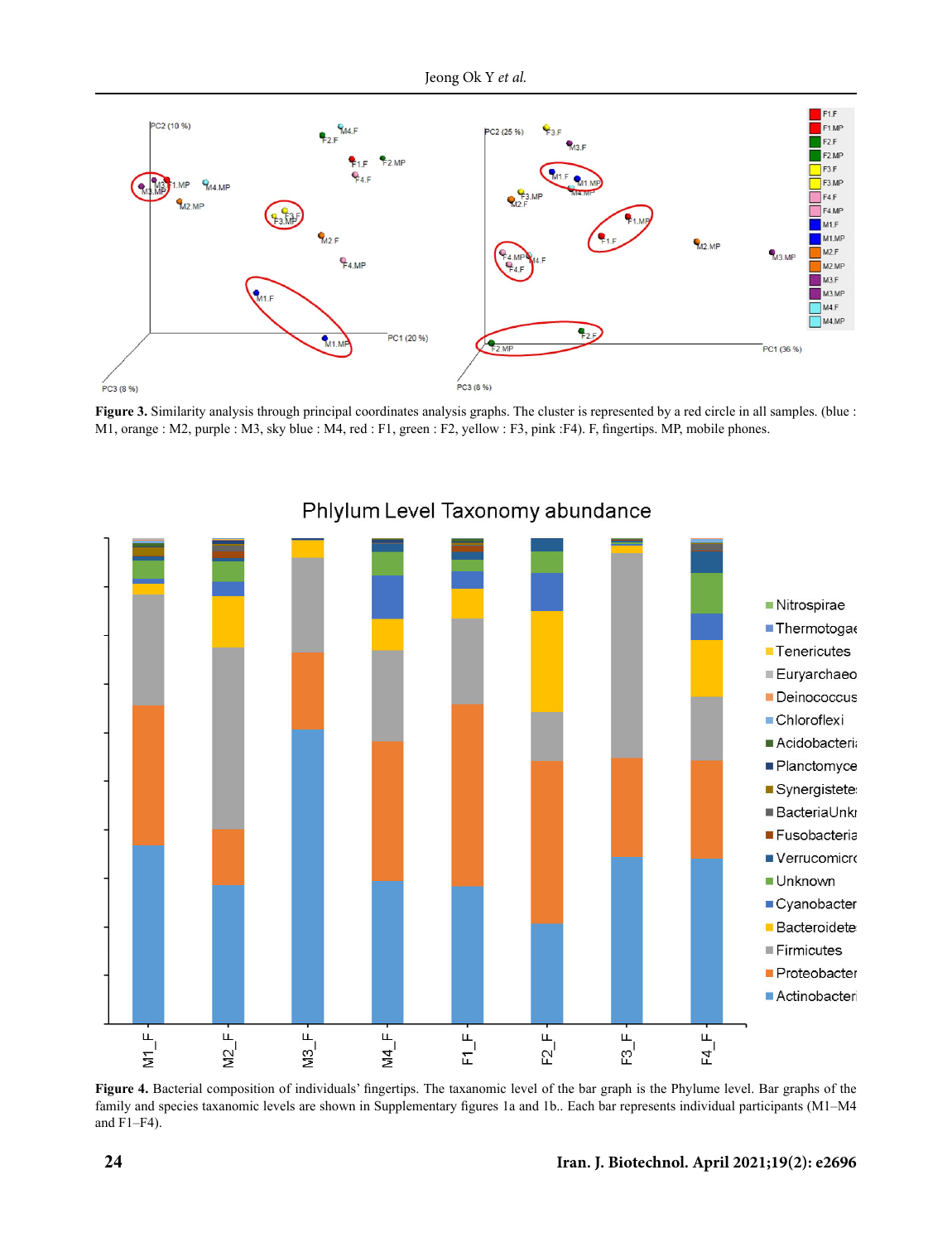Jeong Ok Y *et al.* 

| Participants   | Sex    | University year | Activities and uniqueness                                                    |
|----------------|--------|-----------------|------------------------------------------------------------------------------|
|                |        |                 | More than once a week football<br>$\overline{a}$                             |
|                |        | Freshman        | Living in a school dormitory<br>$\qquad \qquad \blacksquare$                 |
| M1             | Male   |                 | Nutrient intake (vitamins, lutein)<br>$\qquad \qquad \blacksquare$           |
|                |        |                 | Hyperhidrosis, dental caries, purulent keratitis<br>$\overline{\phantom{0}}$ |
|                |        | Sophomore       | Had a cold for a week during the experiment<br>$\qquad \qquad \blacksquare$  |
|                |        |                 | Intake of antibiotics for 1 week                                             |
| M <sub>2</sub> | Male   |                 | More than once a week football                                               |
|                |        |                 | Had a lot of outside activities<br>$\overline{\phantom{a}}$                  |
|                |        | Freshman        | Nutrient intake<br>$\overline{a}$                                            |
| M3             | Male   |                 | More than once a week football                                               |
|                |        |                 | Uses public bus twice a week<br>$\overline{a}$                               |
|                |        |                 | Hyperhidrosis                                                                |
|                |        | Freshman        | Volunteer activities once a week<br>$\overline{\phantom{a}}$                 |
| M <sub>4</sub> | Male   |                 | More than once a week football<br>$\overline{\phantom{0}}$                   |
|                |        |                 | Drink alcohol 3–4 times a week                                               |
|                |        |                 | Has a girlfriend<br>$\overline{a}$                                           |
| F1             | Female | Sophomore       | Had dental caries                                                            |
|                |        |                 | Working at a hospital<br>$\overline{\phantom{0}}$                            |
| F <sub>2</sub> | Female | Sophomore       | Uses public buses three times a week                                         |
|                |        | Sophomore       | Arrhythmia<br>$\overline{\phantom{a}}$                                       |
|                |        |                 | Working at a hospital<br>$\overline{\phantom{a}}$                            |
| F3             | Female |                 | Uses public buses three times a week                                         |
|                |        |                 | Oily skin                                                                    |
|                |        |                 | Frequent drinking with other people<br>$\overline{\phantom{0}}$              |
|                |        |                 | Had dental caries                                                            |
|                |        | Sophomore       | Working at a school<br>$\overline{\phantom{a}}$                              |
|                |        |                 | Uses public bus more than 5 days a week<br>$\overline{a}$                    |
| F4             | Female |                 | Hormonal control disorder<br>$\qquad \qquad -$                               |
|                |        |                 | Co-residence with family<br>$\overline{\phantom{a}}$                         |
|                |        |                 | Often visited dog house<br>$\overline{\phantom{a}}$                          |
|                |        |                 |                                                                              |

Note: In order to guarantee the anonymity of the subjects, names have been encrypted. The information in the table contains experimental variables.

also conducted to determine whether individuals were affected by internal and external environmental factors. **Table 2** shows the results of the participant questionnaire. Among the participants, F4 had constant contact with a dog in our study. There was more than 0.1% of dogrelated bacteria in F4's fingertips and mobile phones (**Table 3**). Among M1, F1, and F3 participants who had an oral disease, M1 and F3 showed more than 1% of oral disease bacteria in their fingertips and mobile phones. F1 had more than 1% of oral disease bacteria only in the fingertips, but there was also a relatively high proportion of bacteria on F1's mobile phone. Female-associated strains were found in most female participants  $(> 0.1\%)$ , but not in F4, who had a hormonal disorder. However, M4, who had a girlfriend at the time of the study, was the only male participant with more than 0.1% femaleassociated bacteria in his fingertips and mobile phone. M1, who has purulent keratitis, was the only participant with ocular disease bacteria. More than 1% of respiratory bacterial strains were found on both the mobile phone and fingertips of M2, who had a cold for a week during the time of the study.

 $\mathbb{R}$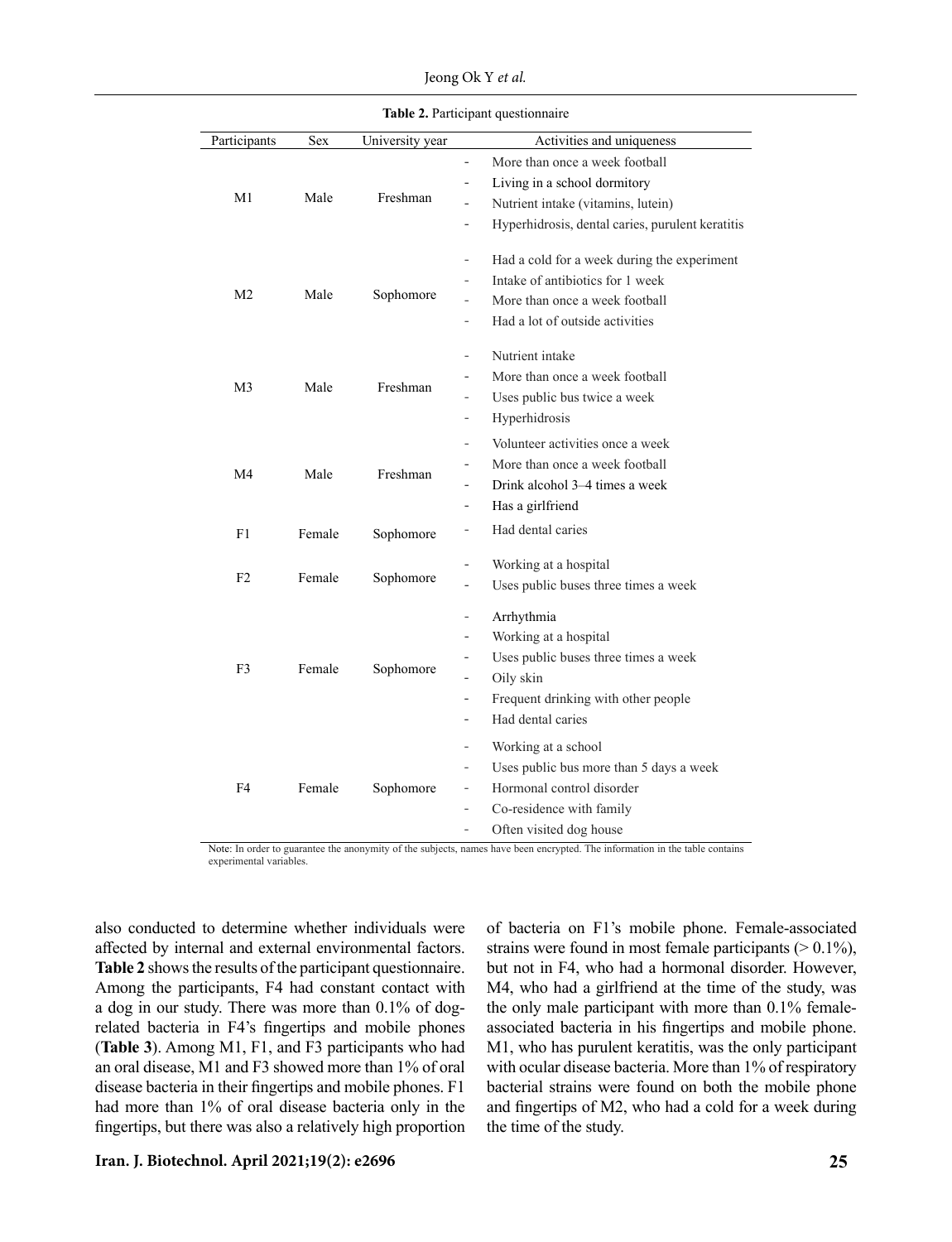Jeong Ok Y *et al.* 

|                    | $Dog (0.1\%)$ | Oral disease | Female    | Ocular disease | Respiratory     |
|--------------------|---------------|--------------|-----------|----------------|-----------------|
|                    |               | (1%)         | $(0.1\%)$ | $(0.1\%)$      | disease $(1\%)$ |
| M1.F               | 0.01          | 2.05         | 0.00      | 4.44           | 0.38            |
| M <sub>1</sub> .MP | 0.75          | 2.45         | 1.05      | 0.12           | 0.66            |
| M2.F               | 0.20          | 2.23         | 0.00      | 0.00           | 1.70            |
| M2.MP              | 0.00          | 0.00         | 0.00      | 0.01           | 1.01            |
| M3.F               | 1.21          | 0.00         | 0.01      | 0.00           | 0.75            |
| M3.MP              | 0.00          | 0.00         | 0.00      | 0.00           | 0.19            |
| M4.F               | 0.00          | 0.23         | 0.17      | 0.08           | 0.18            |
| M <sub>4</sub> .MP | 0.00          | 0.28         | 0.66      | 0.13           | 2.12            |
| F1.F               | 0.00          | 6.01         | 0.14      | 0.01           | 2.11            |
| F1.MP              | 0.76          | 0.76         | 0.75      | 0.00           | 0.45            |
| F2.F               | 0.00          | 0.00         | 0.26      | 0.05           | 0.12            |
| F2.MP              | 0.00          | 0.15         | 0.24      | 0.04           | 0.01            |
| F3.F               | 0.00          | 4.20         | 0.26      | 0.14           | 6.66            |
| F <sub>3</sub> .MP | 0.01          | 1.48         | 0.21      | 0.00           | 0.48            |
| FA.F               | 1.35          | 0.15         | 0.00      | 0.07           | 0.00            |
| F4.MP              | 1.36          | 2.41         | 0.00      | 0.36           | 0.06            |

Table 3. Unique distribution of bacteria in participants' fingertips and mobile phones **Table 3.** Unique distribution of bacteria in participants' fingertips and mobile phones

Note: The percentage of bacteria presented is a ratio of the total taxa present. Dog, female, and ocular disease-related strains were regarded as strains of which only bacteria with a ratio of 0.1% or more were constantly present in individuals. Oral and respiratory disease strains were identified based on a ratio of more than 1% due to the presence of a large amount of resident flora. Ratio values of bacteria that meet the criteria are set in bold.

### *4.6.Bacteria Biomarker Discovery*

Samples of eight human fingertips and eight mobile phones were compared by fingertip and mobile phone groups. Two genus levels (*Brevibacillus*, *Planococcus*) and two species levels (*Nesterenkonia lacusekhoensis* group and *Planococcus kocurii* group) were only identified in fingertip samples. The only microorganisms found in the mobile phone samples were 2 phylum levels, 4 class levels, 4 order levels, 4 family levels, 8 genus levels, and 5 species levels (**Supplementary Table 1**). The samples of eight human fingertips and eight mobile phones were then grouped and compared by gender. Microorganisms found only in the male microbial community include 1 order level (*Solirubrobacterales*), 1 family level (*Pseudoxanthobacter*\_f), 1 genus level (*Pseudoxanthobacter*), and 4 species (*FJ542954*\_s, *Dorealongicatena*, *Prevotella pallens*, and *Tannerella forsythia*). Microorganisms found only in the female microbial community were identified as 1 phylum level, 1 class level, 3 order level, 8 family level, 19 genus level, and 35 species-level (**Supplementary Table 2**).

#### **5. Discussion**

The study aimed to verify whether external and internal environmental factors of individuals could be estimated through bacterial communities. The concentration of genomic DNA present in samples was determined (**Fig. 1, Table 1**), and the gDNA concentration at the fingertips of participants was similar according to sex.

However, the gDNA concentration of mobile phones was found to be different according to sex. Male participants had outdoor activities once or more a week. In contrast, female participants had little outdoor activity. Thus, the male participants in our study may have had relatively low contact with their mobile phones compared to female participants. It confirmed that DNA concentration may reflect the frequency of contact between an individual and an external object (9, 29, 30).

Rarefaction curves visualized the degree of biodiversity by sex and sample type (31). As a rarefaction curve indicator, we used the Chao1 index, which accurately assesses species richness to confirm the results at the species level (17, 23). The biodiversity of women in all samples was higher than that of men (**Fig. 2**). Previous studies also compared biodiversity according to sex at various body sites. When examining overall phylogenetic structure or the average number of phylotypes per palms, female biodiversity was higher than male diversity (15). In another study, when bacteria of older men and women were compared, the alpha diversity of men was lower than women (32). When alpha diversity of rural-dwelling males and females were compared, diversity in male participants was significantly lower than women participants. Our results corroborated these findings regarding biodiversity and sex. In our work, fingertip biodiversity was higher than that of mobile phones. This was probably because fingertips are more exposed to various external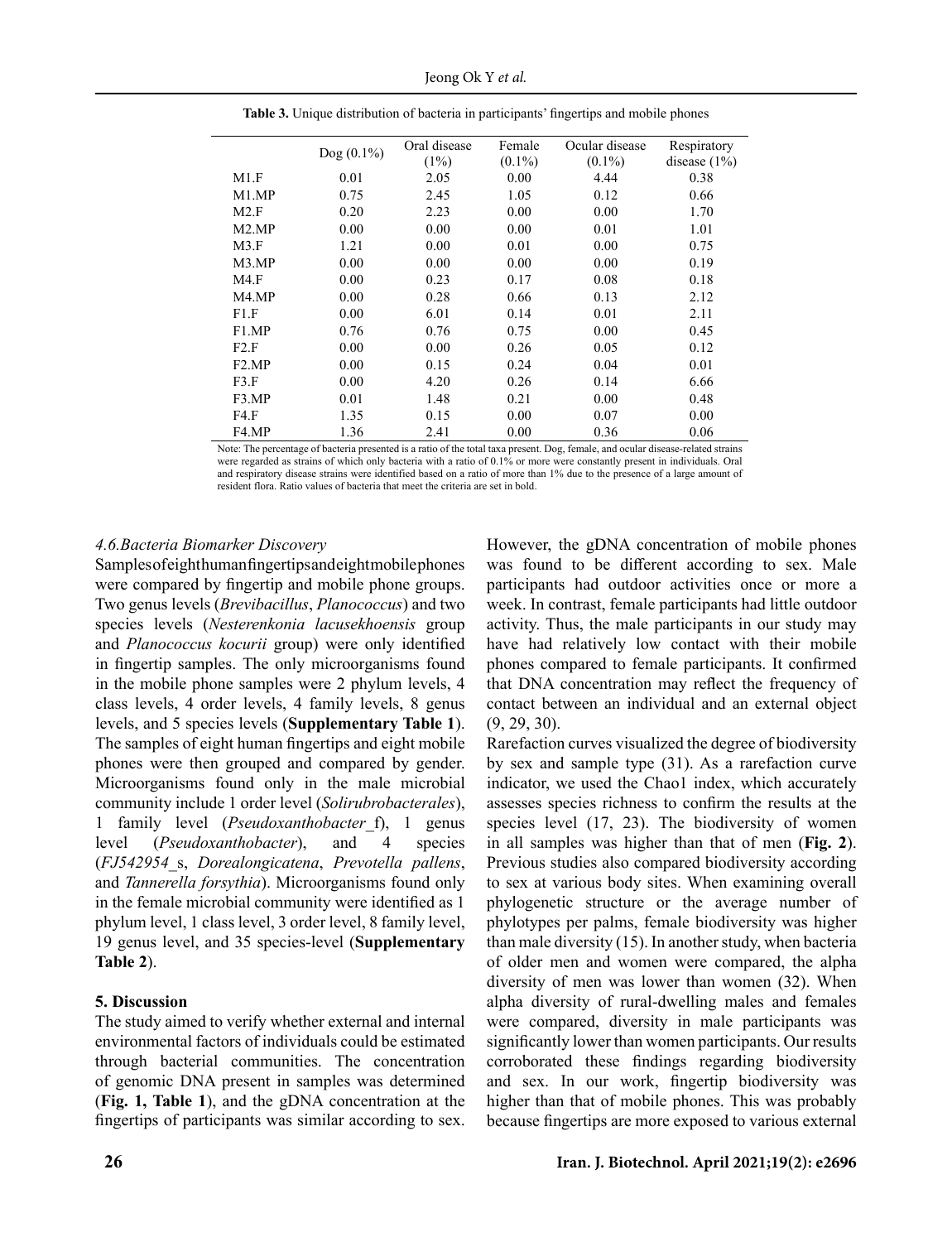environments than mobile phones (29). Individuals in contact with various external surfaces may have a more diverse bacterial composition. Thus, our work revealed that the sex of individuals and external surfaces that an individual may come in contact with are reflected in biodiversity.

Clustering analysis (beta diversity) was performed to determine whether specific strains from individuals could leave traces through contact (**Fig. 3**) and to measure the distance between communities, using UniFrac. UniFrac employs standard multivariate statistics using principal coordinates analysis (28). The unweighted UniFrac distance method only considers the presence or absence of a species and can effectively confirm the richness of rare lineages. The weighted UniFrac distance is a sensitive method because it considers species abundance and is measured using absolute abundance (33). To improve accuracy, both weighted and unweighted UniFrac distances were used. Our results revealed clustered microbial communities in participants, except M2 and M4. A possible explanation could be that during the time of the study, M2 had a cold and took antibiotics for 1 week, and M4 had sexual contact which might have altered their bacterial profiles (**Table 2**). In fact, among the male participants, a large number of female-associated strains were detected in only M4 (**Table 3**). R.R. Marples *et al*. assessed for 3 weeks whether oral antibiotics could affect the skin microbial community and confirmed that the skin bacterial composition changed (34). Oral antibiotics administered to M2 may have altered the skin bacteria composition of his fingertips. M2's mobile phone had a unique bacterial community perhaps due to his catching of a cold; it would not have been consistent with the altered bacterial composition in his fingertips due to taking antibiotics. This study did not apply any restrictions to check whether it was possible to check personal identity information even in an unrestricted environment. As a result, except for the participants with specific characteristics, the bacterial populations of the remaining participants were found to have left traces. Weighted and unweighted UniFrac methods were used to analyze the similarities of microbial communities. The Unifrac results revealed a lower matching rate than expected. The unweighted and weighted Unifrac methods are the most widely used similarity measurement methods, and both methods are suitable for analyzing samples of rare or abundant bacterial communities. However, as in our experiment, they are not suitable for the analysis of a moderately abundant bacterial community, or in cases where the experimental and environmental microbial communities are mixed (32). Therefore, we conducted a parallel analysis using bacterial profiling and statistical methods. Bacterial profiling can help identify the effect of the surrounding environment on the microbial communities in a sample; additionally, when multiple suspects are present in forensic cases, the scope of the suspect can be narrowed by the characterization of the suspect's microbiome.

We detailed herein whether bacteria could reflect individual internal and external factors using taxonomic assignment (**Fig. 4, Table 2, Table 3, and Supplementary Fig. 1**). Fingers are parts of the body that are in direct contact with various external environments. The taxonomic distribution of the bacterial composition of fingertips showed that the bacterial community of each individual was distinct (17). F4 was the most diverse and the only participant who lived with family and who is most likely to use public transportation. Thus, the bacterial composition diversity was the highest because F4 was exposed to many external environments (29). In each sample, taxonomic biomarkers were identified in fingertips, mobile phones, and gender. Each taxonomic biomarker microorganism was identified in statistical analysis, and since there is no previous study showing that it is directly related to Korean fingertips, mobile phone, and gender, it is not yet a complete biomarker to confirm the characteristics of the sample. Therefore, further analysis of 200 Koreans is underway to identify complete biomarker microorganisms. In six categories of bacterial profiling, six fingertips and mobile phones matched each other. This allows the bacteria to stay in contact, reflecting the internal and external factors of the individual and can be used as a forensic personal identification tool. After confirming the similarity between samples using both the Unweighted and Weighted UniFrac methods, characteristic strains were also identified by bacterial profiling and statistical methods, and the association of environmental covariates with the experimental group was confirmed. However, since the number of experimental groups was very small, only characteristic strains of the categories, namely pet dogs, women, oral diseases, respiratory diseases, and eye diseases have been identified. Therefore, it is necessary to identify microbial communities as biomarkers representing more characteristics such as gender, age, occupation, residence, and disease with large-scale follow-up studies.

### **6. Conclusions**

Bacterial communities left traces of contact, presenting distinct and unique bacteria for each individual in our study. Accordingly, the composition of bacterial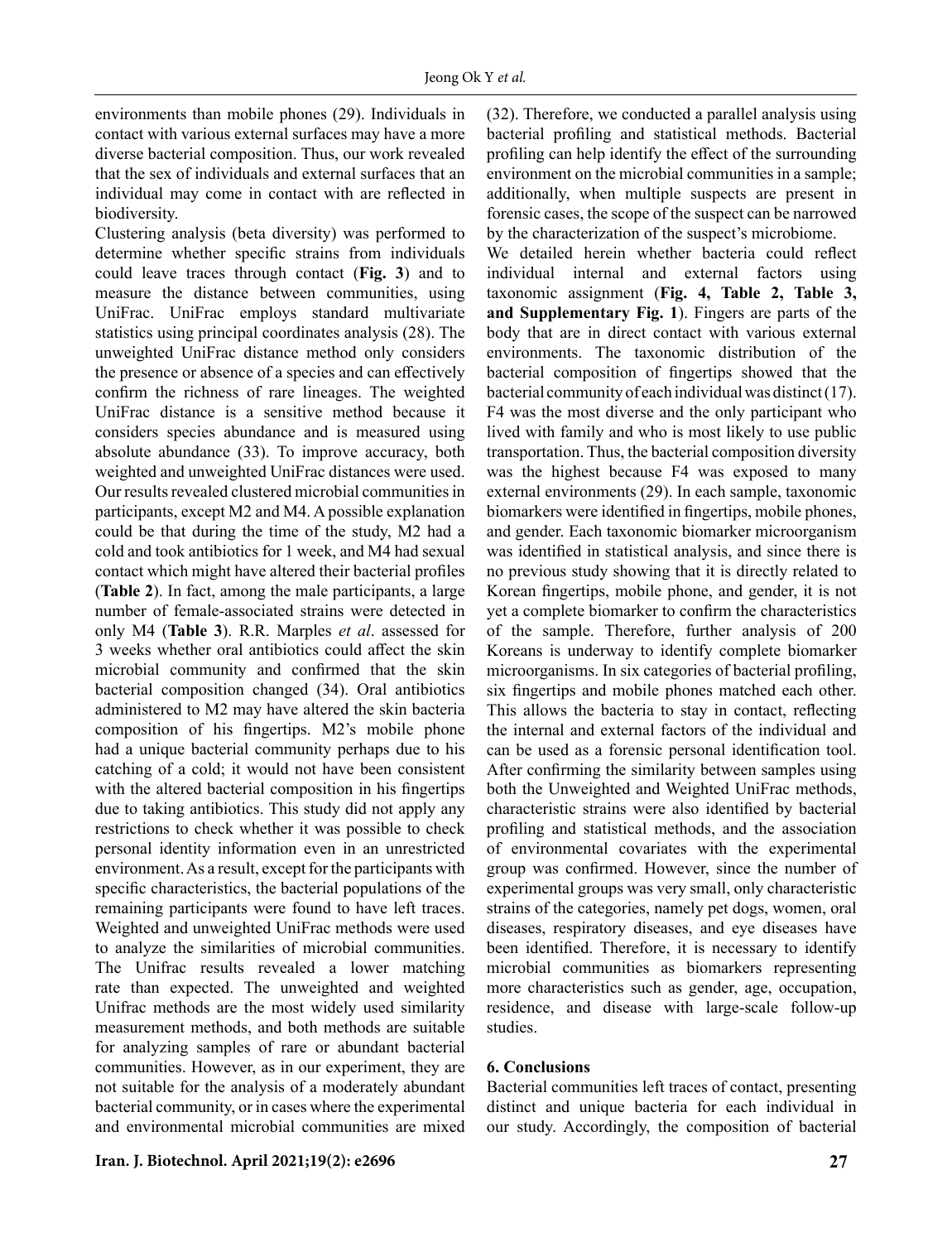communities of each individual was affected by internal and external environments. The bacteria on the individual and the objects the individual had contact with have revealed information about the identity of the individual. In conclusion, the verification of individual identity and environmental information can be traced through bacteria profiling. For more accurate bacterial profiling, it is necessary to establish a bacteria list (biomarkers) for identification information. Bacterial composition based on several factors may serve as an important clue to obtain information about suspects. Bacterial communities can be used as evidence in crime scenes if information about individuals' identities can be accurately identified via bacterial profiling.

### **Acknowledgments**

We would like to thank Editage (www.editage.co.kr) for English language editing. This work was supported by Projects for Research and Development of Police Science and Technology under Center for Research and Development of Police Science and Technology and Korean National Police Agency funded by the Ministry of Science, ICT and Future Planning (Grand No.PA-I000001). This paper was supported by Eulji University in 2018.

#### **Compliance with ethical standards**

*Conflict of interests*. The authors declare that they have no conflict of interest.

#### *Statement on the welfare of animals*

This article does not contain any studies involving animals performed by any of the authors.

#### **Declaration of conflicting interests**

Declarations of interest: none

## **Funding**

This work was supported by Projects for Research and Development of Police Science and Technology under the Center for Research and Development of Police Science and Technology and the Korean National Police Agency funded by the Ministry of Science. ICT and Future Planning. [Grand No.PA-I000001] This paper was supported by Eulji University in 2018.

## **References**

- 1. Ulery BT, Hicklin RA, Buscaglia J, Roberts MA. Accuracy and reliability of forensic latent fingerprint decisions. *Proc Natl Acad Sci U S A*. 2011;**108**(19):7733-7738. doi: [10.1073/](https://doi.org/10.1073/pnas.1018707108) [pnas.1018707108](https://doi.org/10.1073/pnas.1018707108).
- 2. Patterson E, Sethuram A, Albert M, Ricanek K. Comparison of Synthetic Face Aging to Age Progression by Forensic Sketch

Artist. IASTED International Conference on Visualization, Imaging, and Image Processing, Palma de Mallorca, *Spain*. 2007;**1**:247-252. doi: [10.5555/1659167.1659215](https://dl.acm.org/doi/10.5555/1659167.1659215).

- 3. Cohen JE. DNA fingerprinting for forensic identification: potential effects on data interpretation of subpopulation heterogeneity and band number variability. *Am J Hum Genet*. 1990;**46**(2):358-368. pmid: [2301401.](https://www.ncbi.nlm.nih.gov/pubmed/2301401)
- 4. Courts C, Madea B. Specific micro-RNA signatures for the detection of saliva and blood in forensic body-fluid identification. *J Forensic Sci*. 2011;**56**(6):1464-1470. doi: [10.1111/j.1556-4029.2011.01894.x.](https://doi.org/10.1111/j.1556-4029.2011.01894.x)
- 5. Girish K, Rahman FS, Tippu SR. Dental DNA fingerprinting in identification of human remains. *J Forensic Dent Sci*. 2010;**2**(2):63-68. pmid: [21731342.](https://www.ncbi.nlm.nih.gov/pubmed/21731342)
- 6. Ross I, Gentleman R. R: A Language for Data Analysis and Graphics. *J Comput Graph Stat*. 1996;**5**(3):299-314. doi: 10.1080/10618600.1996.10474713.
- 7. Seung-Kyun Woo S-YL, You-Jin Hong G-WC, Bin Eom Y. Microbial Forensic Analysis of Bacterial Fingerprint by Sequence Comparison of 16S rRNA Gene. *J Forensics Res*. 2015;**06**(05):1-4. doi: 10.4172/2157-7145.1000297.
- 8. Baldwin HB, May CP. Crime scene contamination issues. J.A. Siegel, G.C. Knupfer, P.J. Saukko (Eds.), *Encyclopedia of Forensic Sciences, Academic Press* 2000;412-416. Available from : [https://www.crime-scene-investigator.net/print/crime](https://www.crime-scene-investigator.net/print/crime-scene-contamination-issues.pdf)[scene-contamination-issues.pdf](https://www.crime-scene-investigator.net/print/crime-scene-contamination-issues.pdf)
- 9. Hospodsky D, Qian J, Nazaroff WW, Yamamoto N, Bibby K, Rismani-Yazdi H, *et al*. Human Occupancy as a Source of Indoor Airborne Bacteria. *Plos One*. 2012;**7**(4):e34867. doi: 10.1371/journal.pone.0034867.
- 10. Fierer N, Lauber CL, Zhou N, McDonald D, Costello EK, Knight R. Forensic identification using skin bacterial communities. *P Natl Acad Sci USA*. 2010;**107**(14):6477-6481. doi: 10.1073/ pnas.1000162107.
- 11. Smith SM, Eng RHK, Padberg FT. Survival of nosocomial pathogenic bacteria at ambient temperature. *J Med*. 1996;**27**(5- 6):293-302. pmid: 9151198.
- 12. Brooke JS, Annand JW, Hammer A, Dembkowski K, Shulman ST. Investigation of Bacterial Pathogens on 70 Frequently Used Environmental Surfaces in a Large Urban US University. *J Environ Health*. 2009;**71**(6):17-22. Available from: https:// www.jstor.org/stable/26327846.
- 13. Fierer N, Hamady M, Lauber CL, Knight R. The influence of sex, handedness, and washing on the diversity of hand surface bacteria. *P Natl Acad Sci USA*. 2008;**105**(46):17994-17999. doi: 10.1073/pnas.0807920105.
- 14. Clarridge JE. Impact of 16S rRNA gene sequence analysis for identification of bacteria on clinical microbiology and infectious diseases. *Clin Microbiol Rev*. 2004;**17**(4):840-862. doi: 10.1128/CMR.17.4.840–862.2004.
- 15. Kuczynski J, Stombaugh J, Walters WA, Gonzalez A, Caporaso JG, Knight R. Using QIIME to analyze 16S rRNA gene sequences from microbial communities. *Curr Protoc Microbiol*. 2012;Chapter 1:Unit 1E 5. doi: 10.1002/9780471729259. mc01e05s27.
- 16. Simon C, Daniel R. Metagenomic Analyses: Past and Future Trends. *Appl Environ Microb*. 2011;**77**(4):1153-1161. doi: 10.1128/AEM.02345-10.
- 17. Fadrosh DW, Ma B, Gajer P, Sengamalay N, Ott S, Brotman RM, *et al*. An improved dual-indexing approach for multiplexed 16S rRNA gene sequencing on the Illumina MiSeq platform.